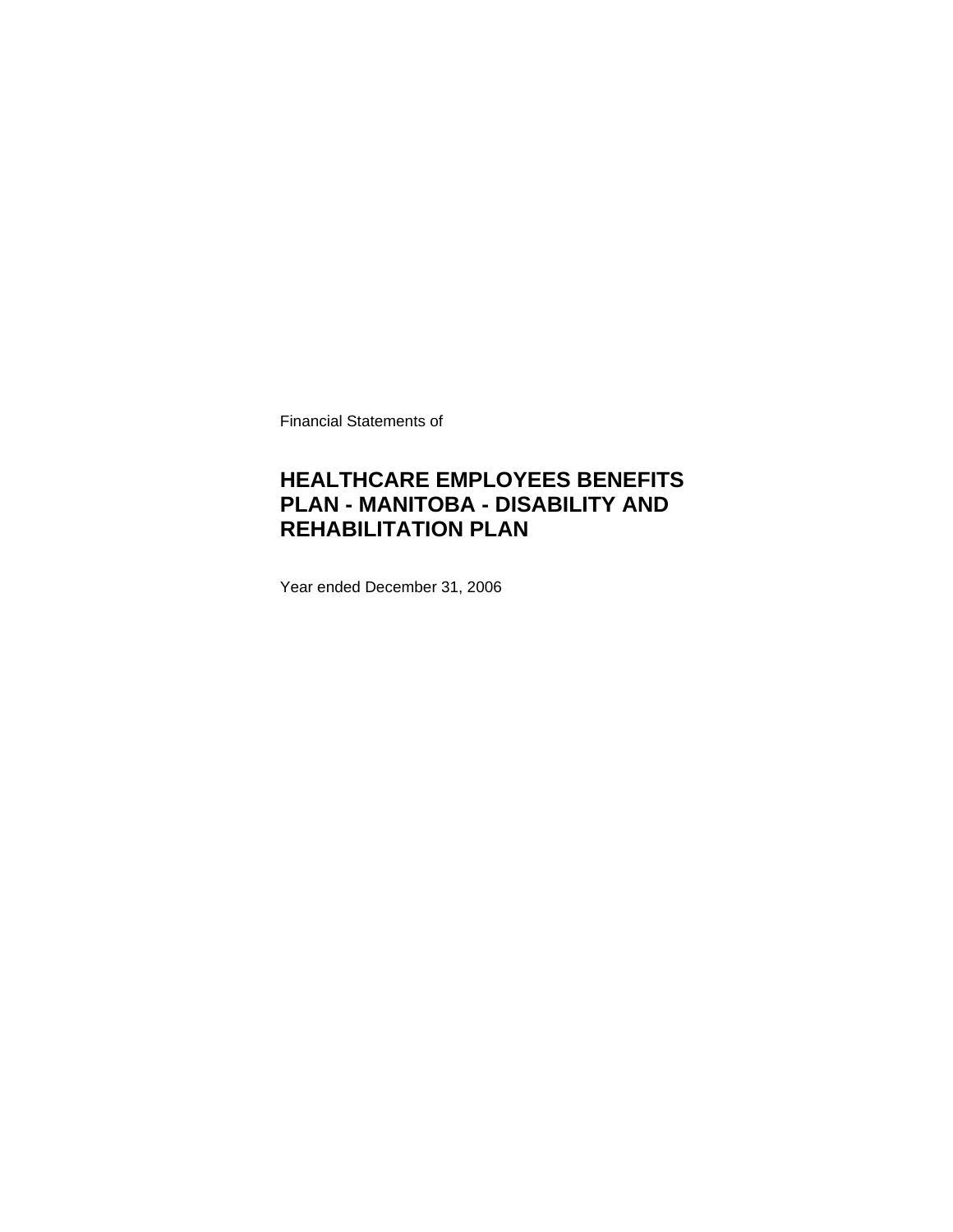

,.-0/2143'3'- 5687 689':\*;<=6?> @=A B'C=D\*E F=G HF=F\*AIJKLM-NL N'O2P#Q'Q'RTSU'M-KU'M-VSuite 2000 - One Lombard Place Winnipeg MB R3B 0X3  $\sim$  for  $\sim$ 

Fax  $\overline{a}$  $(204)$  957-0808 Internet www.kpmg.ca

## **AUDITORS' REPORT**

To the Board of Trustees of Healthcare Employees Benefits Plan - Manitoba - Disability and Rehabilitation Plan

We have audited the statement of net assets of the Healthcare Employees Benefits Plan - Manitoba - Disability and Rehabilitation Plan as at December 31, 2006 and the statement of changes in net assets for the year then ended. These financial statements are the responsibility of the Plan's management. Our responsibility is to express an opinion on these financial statements based on our audit.

We conducted our audit in accordance with Canadian generally accepted auditing standards. Those standards require that we plan and perform an audit to obtain reasonable assurance whether the financial statements are free of material misstatement. An audit includes examining, on a test basis, evidence supporting the amounts and disclosures in the financial statements. An audit also includes assessing the accounting principles used and significant estimates made by management, as well as evaluating the overall financial statement presentation.

In our opinion, these financial statements present fairly, in all material respects, the net assets of the Plan as at December 31, 2006 and the changes in its net assets for the year then ended in accordance with Canadian generally accepted accounting principles.

Signed **"KPMG LLP"**

Chartered Accountants

Winnipeg, Canada

April 5, 2007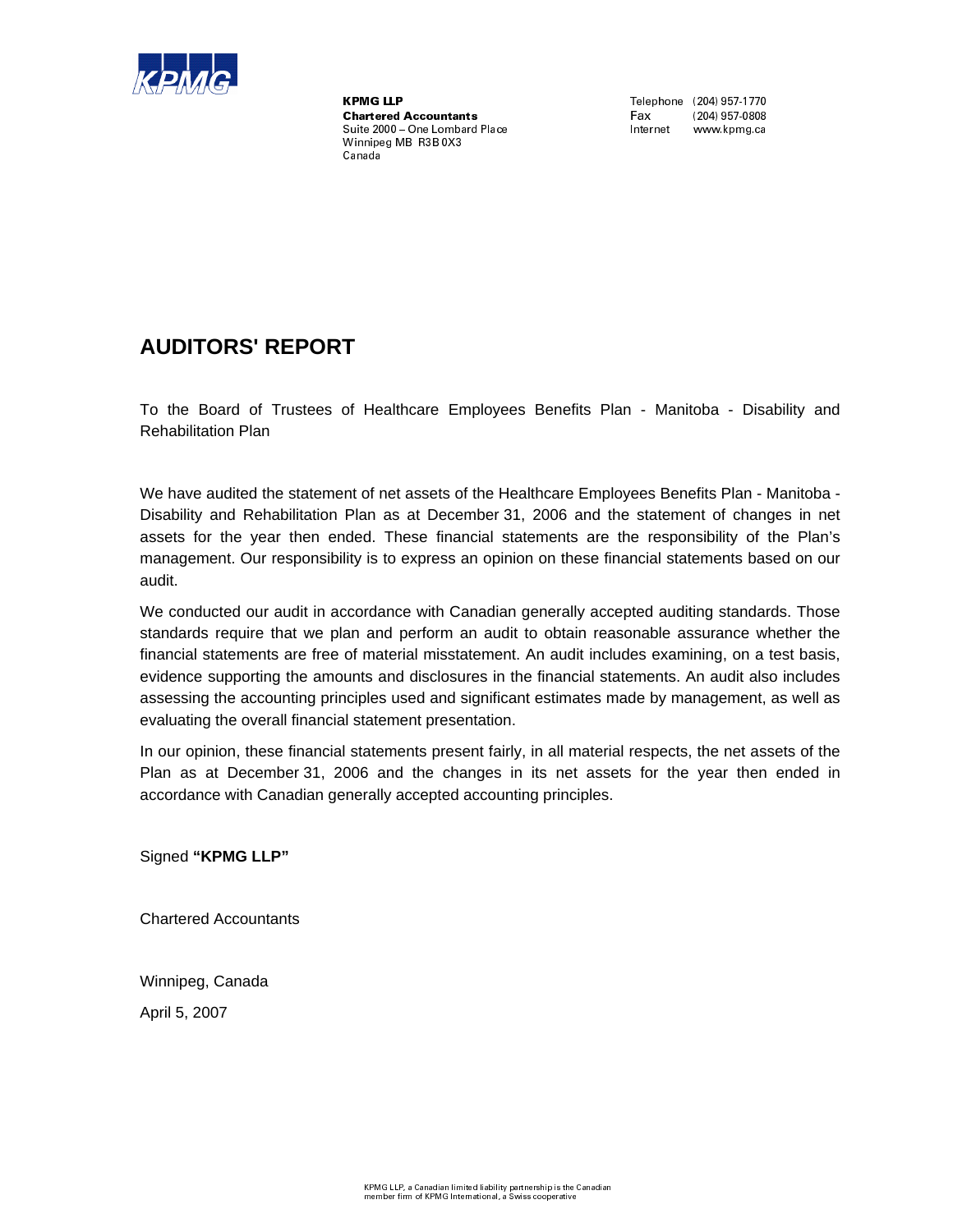**Statement of Net Assets** 

December 31, 2006, with comparative figures for 2005

|                                                                   | 2006                                | 2005                                |
|-------------------------------------------------------------------|-------------------------------------|-------------------------------------|
| <b>Assets</b>                                                     |                                     |                                     |
| Cash                                                              | \$<br>1,814,509                     | \$<br>846,844                       |
| Premiums and other receivables                                    | 1,879,921                           | 1,484,639                           |
| Prepaid expenses                                                  | 48,417                              | 37,510                              |
| Due from Manulife Financial (note 3)                              | 133,676                             | 239,646                             |
| Capital assets (note 4)                                           | 601,624                             | 767,633                             |
| Investments (note 5)                                              | 89,855,524                          | 79,588,181                          |
|                                                                   | \$94,333,671                        | \$ 82,964,453                       |
| <b>Liabilities and Net Assets</b>                                 |                                     |                                     |
| Premiums payable and accrued liabilities                          | \$<br>504,440                       | \$<br>610,376                       |
| Due to Healthcare Employees Pension Plan - Manitoba<br>(note 8)   | 171,137                             | 487,575                             |
| Obligations for (note 7):<br><b>IBNR</b><br><b>Disabled lives</b> | 12,208,000<br>55,621,000            | 12,780,000<br>52,769,000            |
|                                                                   | 67,829,000                          | 65,549,000                          |
|                                                                   | 68,504,577                          | 66,646,951                          |
| Net assets represented by:<br>Capital fund<br>Unrestricted fund   | 601,624<br>25,227,470<br>25,829,094 | 767,633<br>15,549,869<br>16,317,502 |
|                                                                   | \$<br>94,333,671                    | \$<br>82,964,453                    |

See accompanying notes to financial statements.

On behalf of the Board of Trustees:

kaek. **Chair** llis Vice-Chair Ющ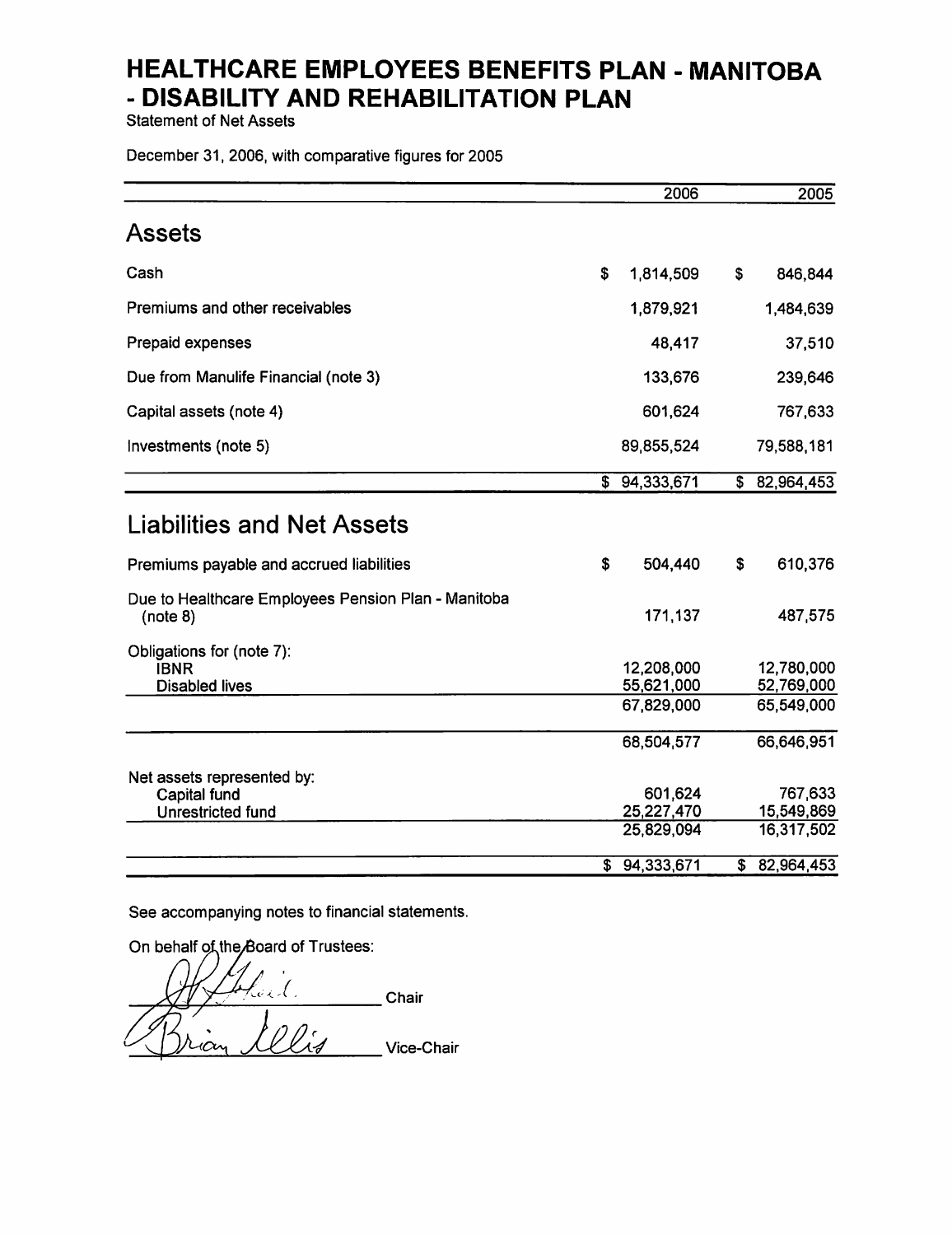Statement of Changes in Net Assets

Year ended December 31, 2006, with comparative figures for 2005

|                                              |                  |               | 2006             | 2005                     |
|----------------------------------------------|------------------|---------------|------------------|--------------------------|
| Increases:                                   |                  |               |                  |                          |
| Premiums                                     |                  |               | \$26,465,213     | \$25,148,805             |
| Investment income                            |                  |               | 3,635,071        | 4,459,372                |
|                                              |                  |               | 30,100,284       | 29,608,177               |
|                                              |                  |               |                  |                          |
| Decreases:                                   |                  |               |                  |                          |
| Claims incurred                              |                  |               | 13,792,053       | 12,263,571               |
| Claim-related expenses                       |                  |               | 805,455          | 639,258                  |
| Amortization of capital assets               |                  |               | 300,812          |                          |
| Administrative - HEBP (note 8)               |                  |               | 3,312,353        | 3,490,020                |
| Administrative - Manulife Financial          |                  |               | 98,019           | 109,395                  |
|                                              |                  |               | 18,308,692       | 16,502,244               |
| Net increase prior to changes in obligations |                  |               | 11,791,592       | 13,105,933               |
|                                              |                  |               |                  |                          |
| Changes in obligations for:                  |                  |               |                  |                          |
| <b>IBNR</b>                                  |                  |               | 572,000          | (2,606,637)              |
| <b>Disabled lives</b>                        |                  |               | (2,852,000)      | 1,544,035                |
|                                              |                  |               | (2,280,000)      | (1,062,602)              |
| Increase in net assets                       |                  |               | 9,511,592<br>\$  | $\overline{$}12,043,331$ |
|                                              |                  |               |                  |                          |
|                                              | Unrestricted     | Capital       | 2006             | 2005                     |
|                                              | Fund             | Fund          | Total            | Total                    |
|                                              |                  |               |                  |                          |
| Net assets,                                  |                  |               |                  |                          |
| beginning of year                            | 15,549,869<br>S. | \$<br>767,633 | 16,317,502<br>\$ | 4,274,171<br>\$          |
| Increase (decrease) in                       |                  |               |                  |                          |
| net assets                                   | 9,812,404        | (300, 812)    | 9,511,592        | 12,043,331               |
| Transfer for capital                         |                  |               |                  |                          |
| assets (note 4)                              | (134, 803)       | 134,803       |                  |                          |
| Net assets, end of year                      | \$<br>25,227,470 | \$<br>601,624 | \$<br>25,829,094 | \$16,317,502             |

See accompanying notes to financial statements.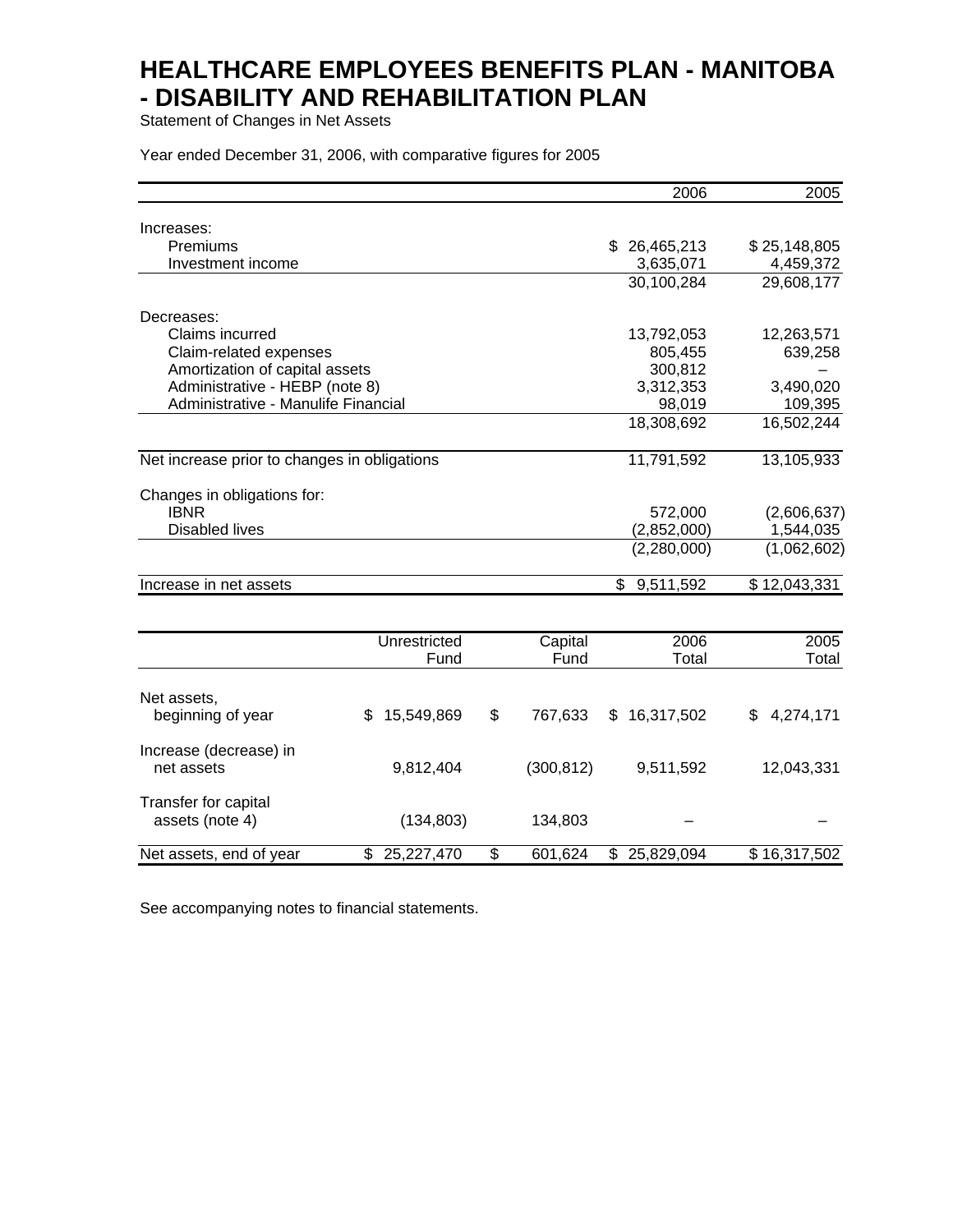Notes to Financial Statements

Year ended December 31, 2006

#### **1. General:**

The Healthcare Employees Benefits Plan - Manitoba (HEBP) is a jointly trusteed, not-for-profit organization which includes the disability and rehabilitation plan (the Plan) for healthcare employees in Manitoba.

The Plan is registered as a health and welfare trust under the *Income Tax Act* and is not subject to income taxes*.*

The disability and rehabilitation plan was established on October 1, 1988 to administer the long-term disability plan for employees of participating healthcare facilities of Manitoba. The employees' share of the Plan was insured with Manulife Financial for claims with disability dates on or before May 31, 2002 (Insured Plan). The employers' share of the Plan was selfinsured for claims with disability dates on or before May 31, 2002, but administered by Manulife Financial on an Administrative Services Only (ASO Plan) basis. Claims adjudication for the Plan is provided by Manulife Financial for claims with disability dates on or before May 31, 2002. Claims with disability dates on or after June 1, 2002 are self-administered and selfinsured.

### **2. Significant accounting policies:**

(a) Basis of presentation:

These financial statements are prepared on a going concern basis and present the aggregate financial position of the Plan as a separate financial reporting entity, independent of the participating employers and members. Only the assets and obligations to members eligible to participate in the Plan have been included in these financial statements. These financial statements do not portray the funding requirements of the Plan or the benefit security of the individual plan members.

(b) Fund accounting:

Assets, liabilities, revenues and expenses related to the Plan's capital assets are recorded in the Capital Fund. All other assets, liabilities, revenues and expenses are reported in the Unrestricted Fund.

#### (c) Investments:

Bond pooled funds are recorded at market values established by the respective fund trustee.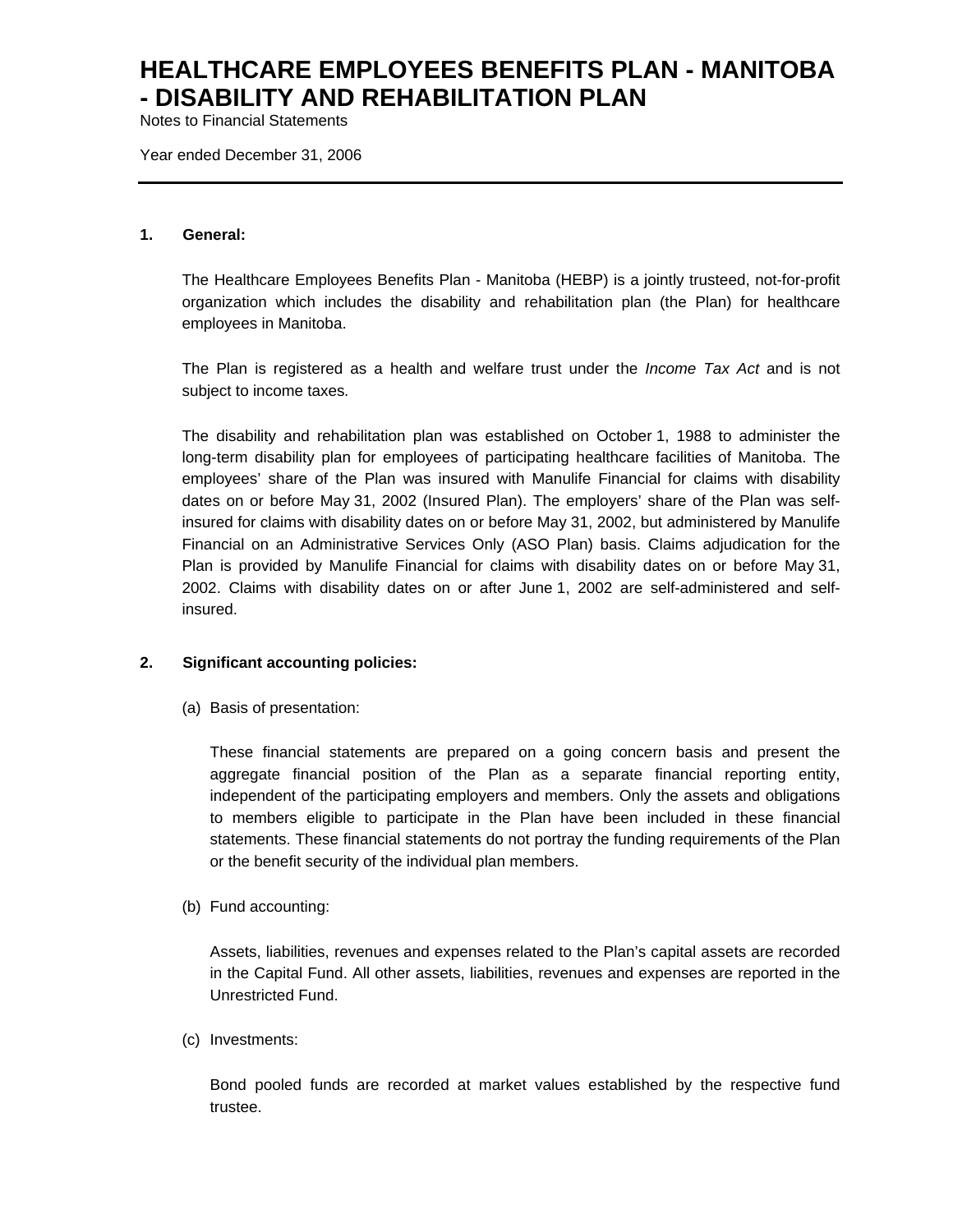Notes to Financial Statements (continued)

Year ended December 31, 2006

### **2. Significant accounting policies (continued):**

(d) Investment income:

Investment income includes interest and dividend income as well as realized and unrealized gains and losses on investments during the year. Interest income has been accrued as reported by the issuer of the pooled funds.

(e) Capital assets:

Capital assets are recorded at cost less accumulated amortization. Repairs and maintenance costs are charged to expense. Betterments which extend the estimated useful life of an asset are capitalized. When a capital asset no longer contributes to the Plan's ability to provide services, its carrying amount is written-down to its residual value. Capital assets, which include computer projects, will be amortized on a straight-line basis over three years as the projects are completed. Amortization expense is reported in the Capital Fund.

(f) Premiums:

Premiums recorded in the statement of changes in net assets include the employees' and employers' share of the premiums required for the disability coverage.

(g) Use of estimates:

The preparation of financial statements requires management to make estimates and assumptions that affect the reported amounts of assets and liabilities, the disclosure of contingent assets and liabilities at the date of the financial statements and the reported amounts of increases and decreases in net assets during the year. Actual results could differ from those estimates.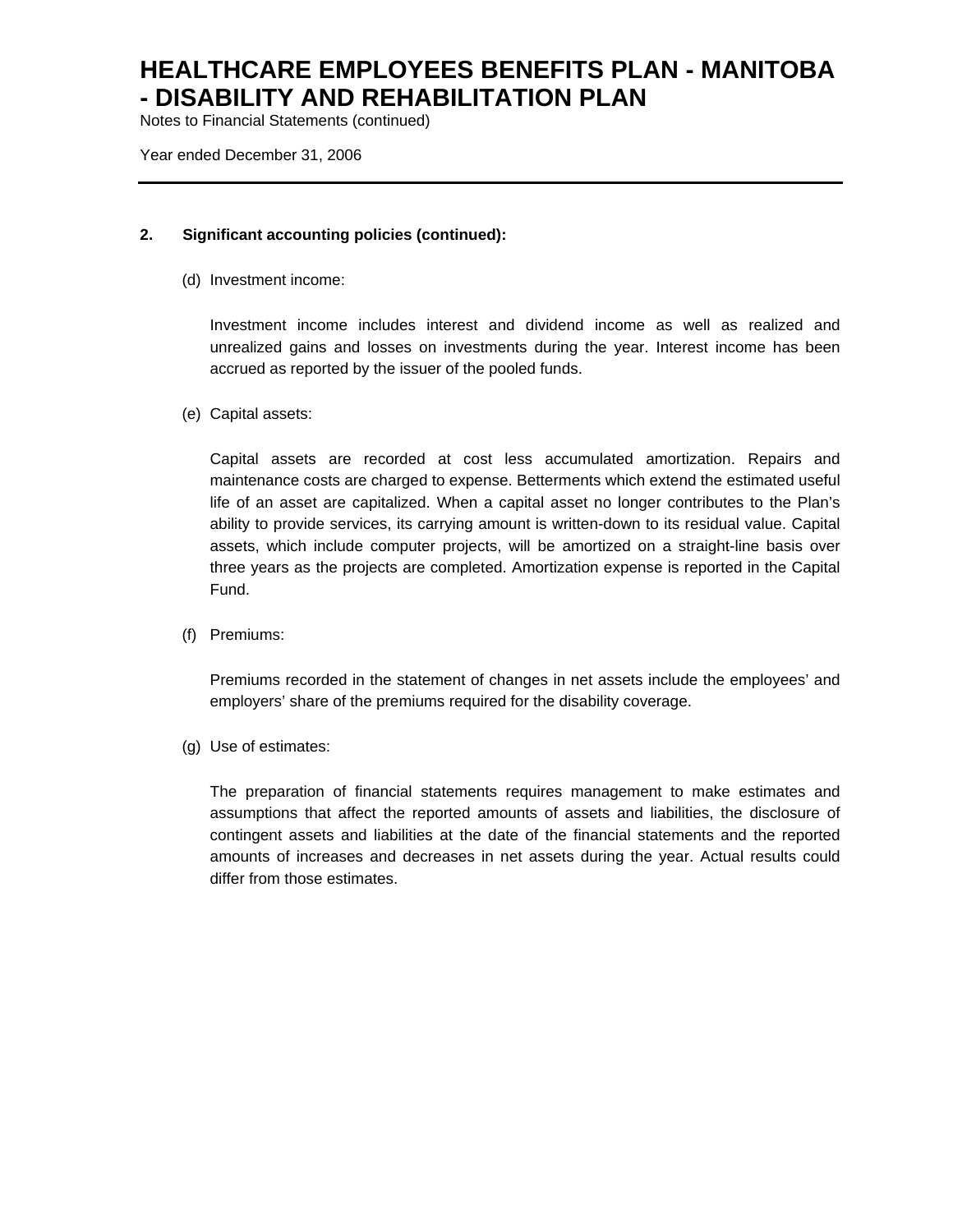Notes to Financial Statements (continued)

Year ended December 31, 2006

### **3. Due from Manulife Financial:**

Due from Manulife Financial represents the ASO Plan surplus of \$133,676 (2005 - \$239,646). At May 31, 2002, the Trustees terminated the insured arrangement with Manulife Financial for claims with disability dates on or after June 1, 2002. Manulife Financial holds reserves to fund the fully insured portion of the claims with disability dates on or before May 31, 2002 until the release of all related liabilities.

Interest is earned on the due from Manulife Financial as follows: Unrestricted deposit account balance at the 1-year GIC rate less .5 percent and on cash flows at 90-day T-bill rate less .5 percent.

Manulife Financial is to provide the Plan with terminal accounting in respect of the Insured Plan for the seven year period from June 1, 2002 to May 31, 2009. The deficit of the Insured Plan as at May 31, 2002 will be carried over as the opening balance for the terminal accounting period, with the \$1,800,000 payment applied as a premium payment in the terminal accounting period. Any surplus generated during the terminal accounting period will first be applied to the deficit carried forward from May 31, 2002 and any other deficits arising during the terminal accounting period. Manulife Financial is obliged to pay the Plan any remaining surplus at the end of the terminal accounting period within 60 days thereof, together with interest from May 31, 2009 to the date of payment. Should the Insured Plan generate a deficit during the terminal accounting period or generate a surplus that is insufficient to eliminate the deficit existing as of May 31, 2002, no further amounts shall be owing or paid by the Plan in respect of any deficit existing at the end of the terminal accounting period.

## **4. Capital assets:**

|                   |         |                             |   | 2006              |                   | 2005    |
|-------------------|---------|-----------------------------|---|-------------------|-------------------|---------|
|                   | Cost    | Accumulated<br>amortization |   | Net book<br>value | Net book<br>value |         |
| Computer projects | 902.436 | \$<br>300.812               | S | 601.624           |                   | 767,633 |

In fiscal 2006, \$134,803 (2005 - \$105,638) was transferred from the Unrestricted Fund to the Capital Fund for the computer projects.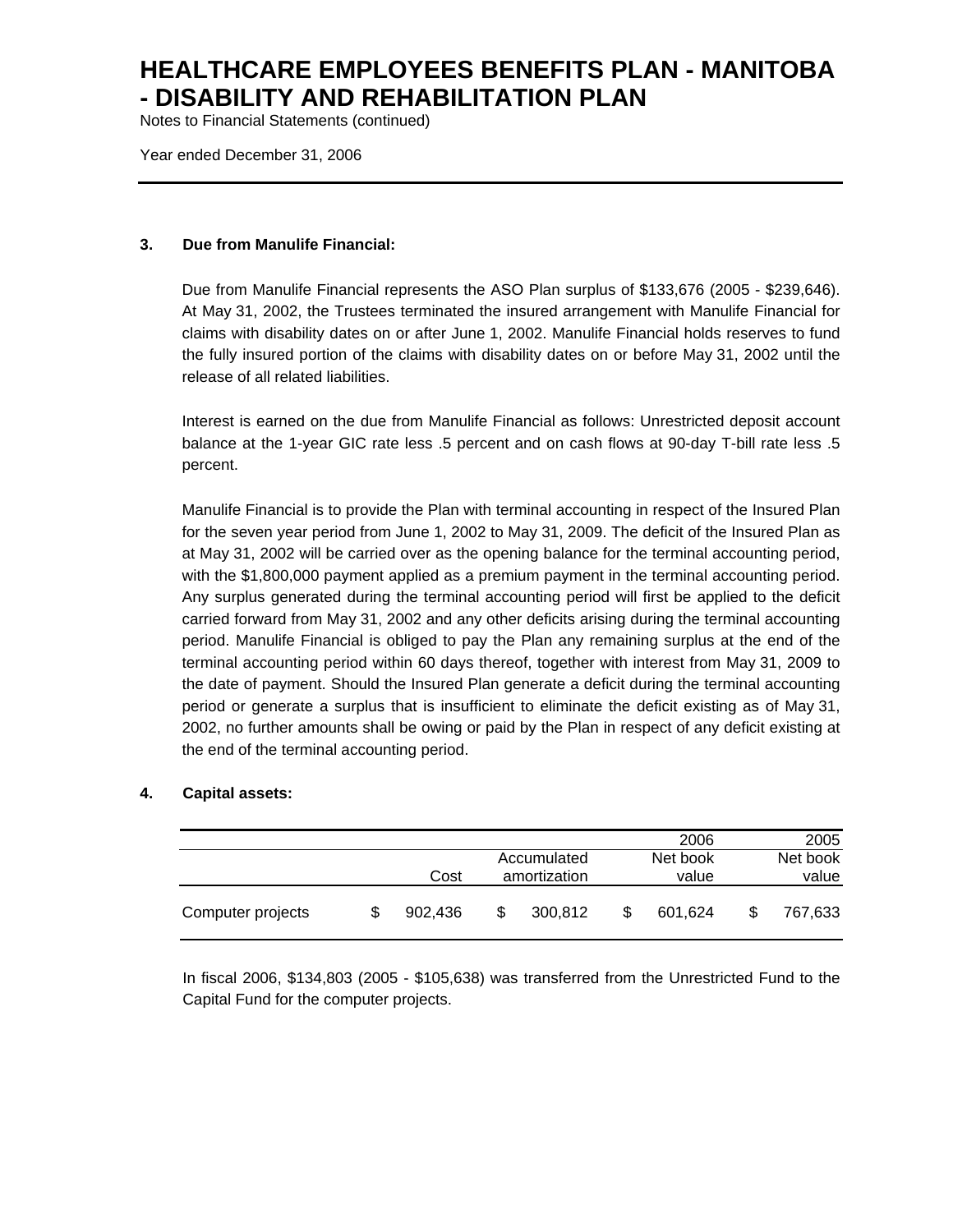Notes to Financial Statements (continued)

Year ended December 31, 2006

### **5. Investments:**

|                   |    | 2006       | 2005         |
|-------------------|----|------------|--------------|
| Bond pooled funds | S. | 89,855,524 | \$79,588,181 |

Investments are held in bond pooled funds which earned interest at 4.2 percent (2005 - 6.4 percent).

## **6. Role of the actuary:**

The actuary has been appointed pursuant to the Trust Agreement. With respect to the preparation of financial statements, the actuary has been engaged to carry out an estimation of the Plan's obligations for IBNR and disabled lives to the members. The estimation is made in accordance with accepted actuarial practice and reported thereon to the Board of Trustees. In performing the estimation of the liabilities, which are by their nature inherently variable, assumptions are made as to future claims, members' ages, benefit amounts, rates of recovery and interest rates.

### **7. Obligations for:**

(a) Incurred but not reported (IBNR):

This obligation relates to those claims which have been incurred but not reported at the date of the financial statements. This obligation is calculated as the estimated claims cost for six months.

(b) Disabled lives:

This obligation is calculated annually by an independent actuary under each plan for every disabled member receiving benefits. It reflects the liability for future benefit payments and is developed on the basis of the member's age, benefit amount and normal rates of recovery and an assumed interest rate of 4.09 percent (2005 - 3.98 percent).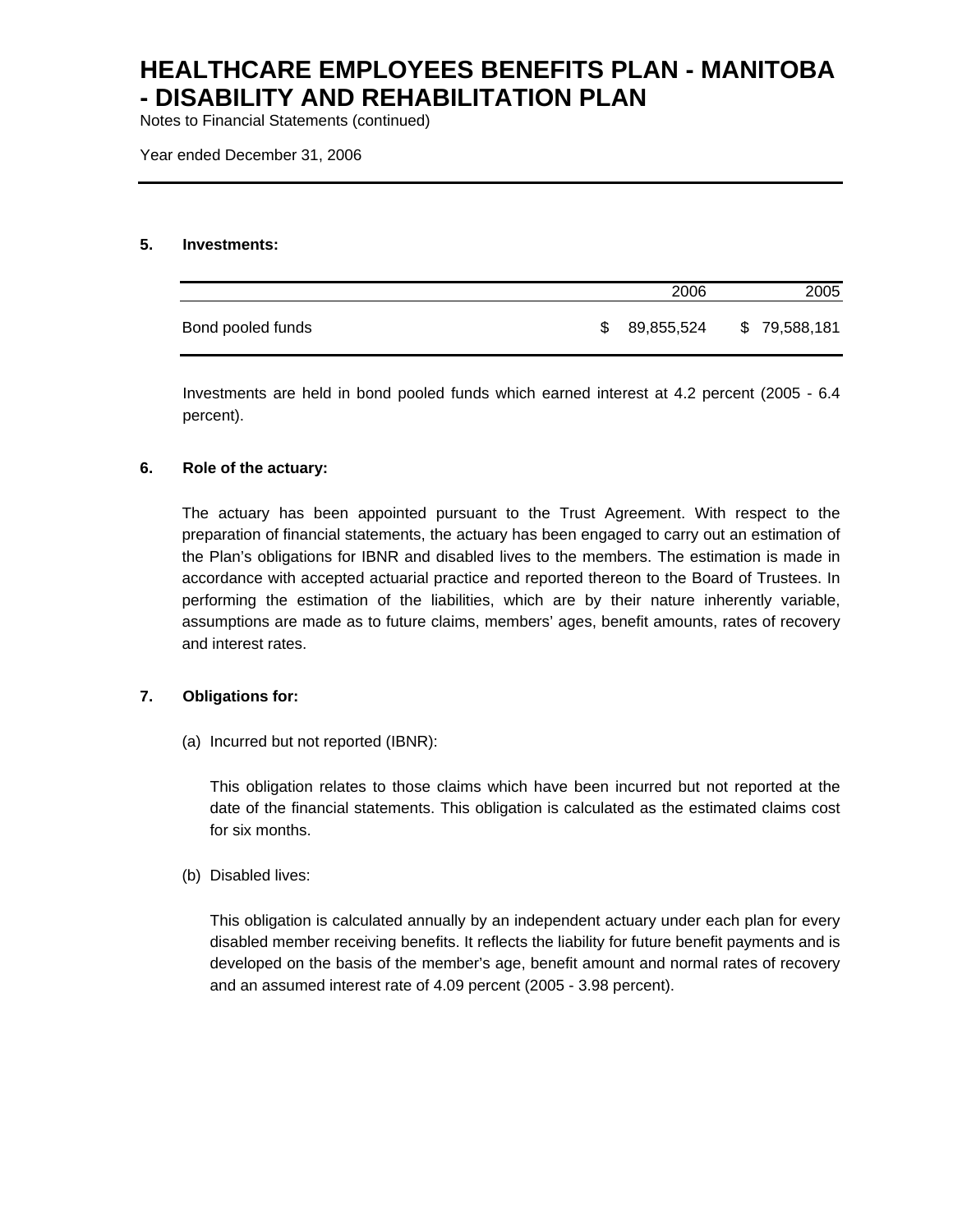Notes to Financial Statements (continued)

Year ended December 31, 2006

### **8. Related party transactions:**

HEBP and the Healthcare Employee's Pension Plan - Manitoba (HEPP) have a certain number of common trustees and a cost sharing agreement to allocate certain costs based on factors such as square footage, number of employees and time usage. The balance due to HEPP is non-interest bearing, and has no fixed terms of repayment.

### **9. Underlying risks:**

(a) Interest rate risk:

Interest rate risk refers to the adverse consequences of interest rate changes on the Plan's cash flows, financial position, and income. The risk arises from differences in the timing and amount of cash flows related to the Plan's assets and liabilities. The value of the Plan's assets is affected by short-term changes in nominal interest rates and equity markets.

IBNR and disabled lives obligations are exposed to the long-term expectation of interest rates. The Plan's primary exposure is to a decline in long-term interest rates which may result in higher contribution rates required to meet benefit obligations.

The Plan has invested substantially all of its assets in fixed income securities as at December 31, 2006. The returns on fixed income securities are particularly sensitive to changes in nominal interest rates.

(b) Investment risk:

Investment risk arises from the potential for an investee to fail or to default on its contractual obligations to the Plan. The Plan manages investment risk by a diversified policy of investing in bonds through bond pooled funds.